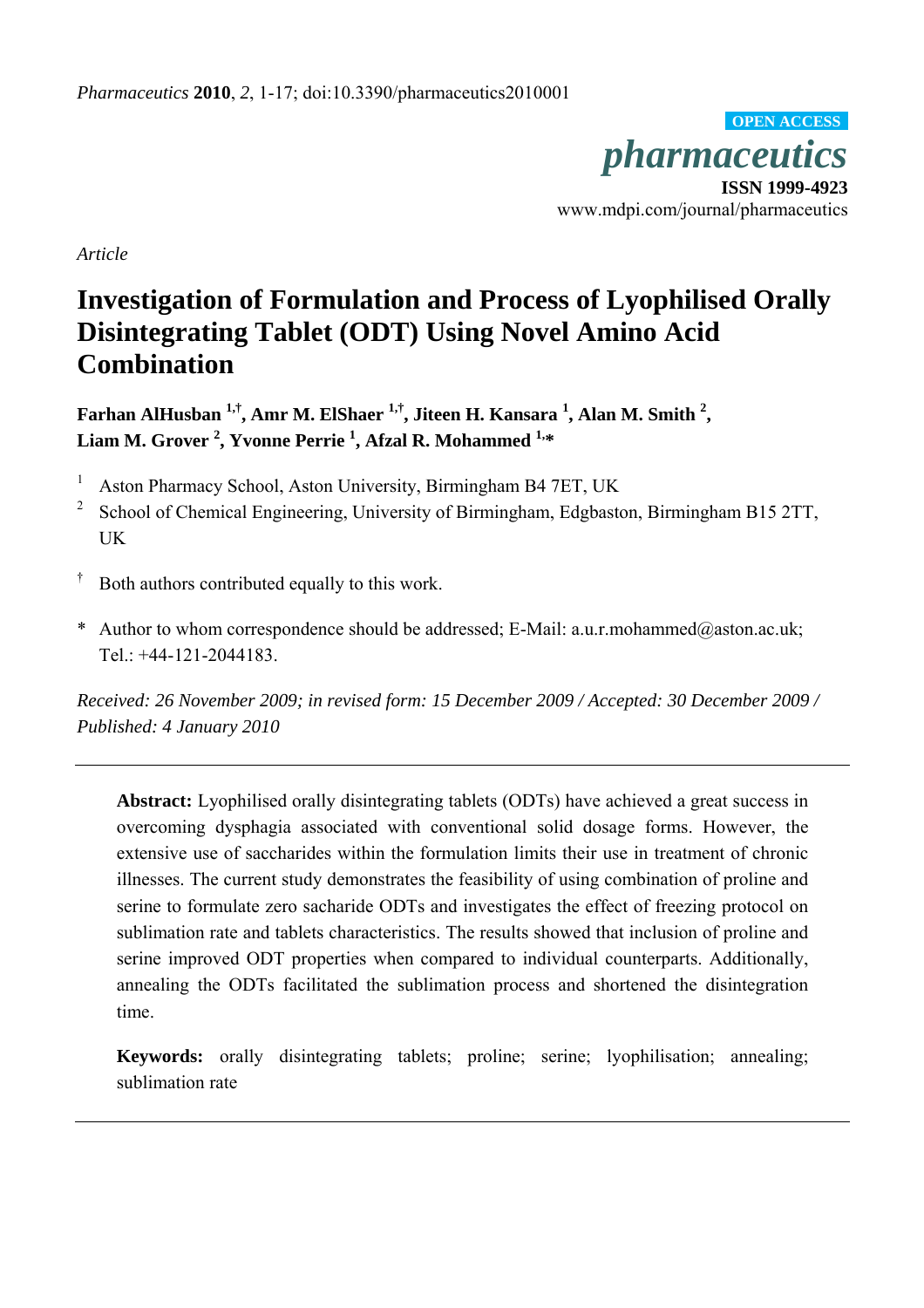#### **1. Introduction**

Development of solid oral dosage forms that disintegrate/dissolve rapidly in the mouth when in contact with saliva has attracted substantial attention in both academia and industry in order to address swallowing difficulties (dysphagia) associated with the conventional solid oral dosage forms (tablets and capsules) experienced by wide range of patient population [1]. These formulations are commonly referred to as orally disintegrating tablets (ODTs), orodispersible tablets, fast dissolving tablets, fast dispersing tablets, rapid dissolving tablets or fast melting tablets (FMTs).

ODTs offer many advantages over other solid oral dosage forms. They can be easily swallowed (in contrast to conventional tablets and hard gelatin capsules) and can be used with patients who have difficulty in swallowing such as stroke victims, psychiatric, pediatric and geriatric patients [2]. ODTs also need no preparatory step prior to administration and therefore preferable when compared to extemporaneous suspension or effervescent granules. They have pleasant mouth feel and acceptable taste [3] and are preferred over the chewable tablets in which the bitter drug may leach during mastication [4]. Additionally, ODTs can be designed to provide fast onset of action by enhancing pregastric absorption through the buccal cavity, pharynx and oesophagus [2,5], and to increase the bioavailability by incorporating emulsions within the tablets [6,7].

Of the plethora of technologies available to fabricate ODTs such as three dimensional printing, moulding and direct compression, lyophilisation has been considered the most successful, as the resultant tablets have a highly porous structure, which permits rapid disintegration and hence easy swallowing. However one of the major drawbacks associated with freeze dried ODTs is the extensive use of saccharides and polyols in the formulation which limits there use in the treatment of chronic medical conditions and also for multiple dose medications primarily due to the limited allowable daily intake of these saccharides and polyols especially in pediatric, diabetic and obese patients.

Research from our laboratory investigating the feasibility of using individual amino acids as matrix supporting/ disintegration enhancer agents in the formulation of lyophilised orally disintegrating tablets (data not published), has shown varied capability of amino acids to fulfill all the required characteristics for the formulation of lyophilised ODTs. For instance, proline showed complete wettability in water (disintegrating medium) with short wetting time, which is expected to improve the disintegration of ODTs; however, its inclusion in freeze dried formulations was limited due to the extremely low glass transition temperatures and consequently resulting in the collapse of the prepared formulations. On the other hand, serine based formulations displayed higher collapse temperature and produced elegant tablets even at high concentration, due to its tendency to crystallise in the frozen state, but was characterised by long disintegration time, which was explained by serine's partial wetting property, as the measured contact angel (θ) with water was  $0^{\circ} < \theta < 90^{\circ}$ .

The main aim of the current research was to combine the benefits of proline and serine in the formulation of ODT with the aim to achieve a tablet with shorter disintegrating time (mainly due to the presence of highly wettable proline) and enhanced stability during freeze drying (due to the high glass transition and cryatllisation capacity of serine). The study investigated the influence of inclusion of various ratios of proline and serine at different total concentrations on the thermal properties of the frozen formulations, formation of intact tablets after freeze drying and ODT characteristics in terms of disintegration time and mechanical properties. The optimised formulation was then used to investigate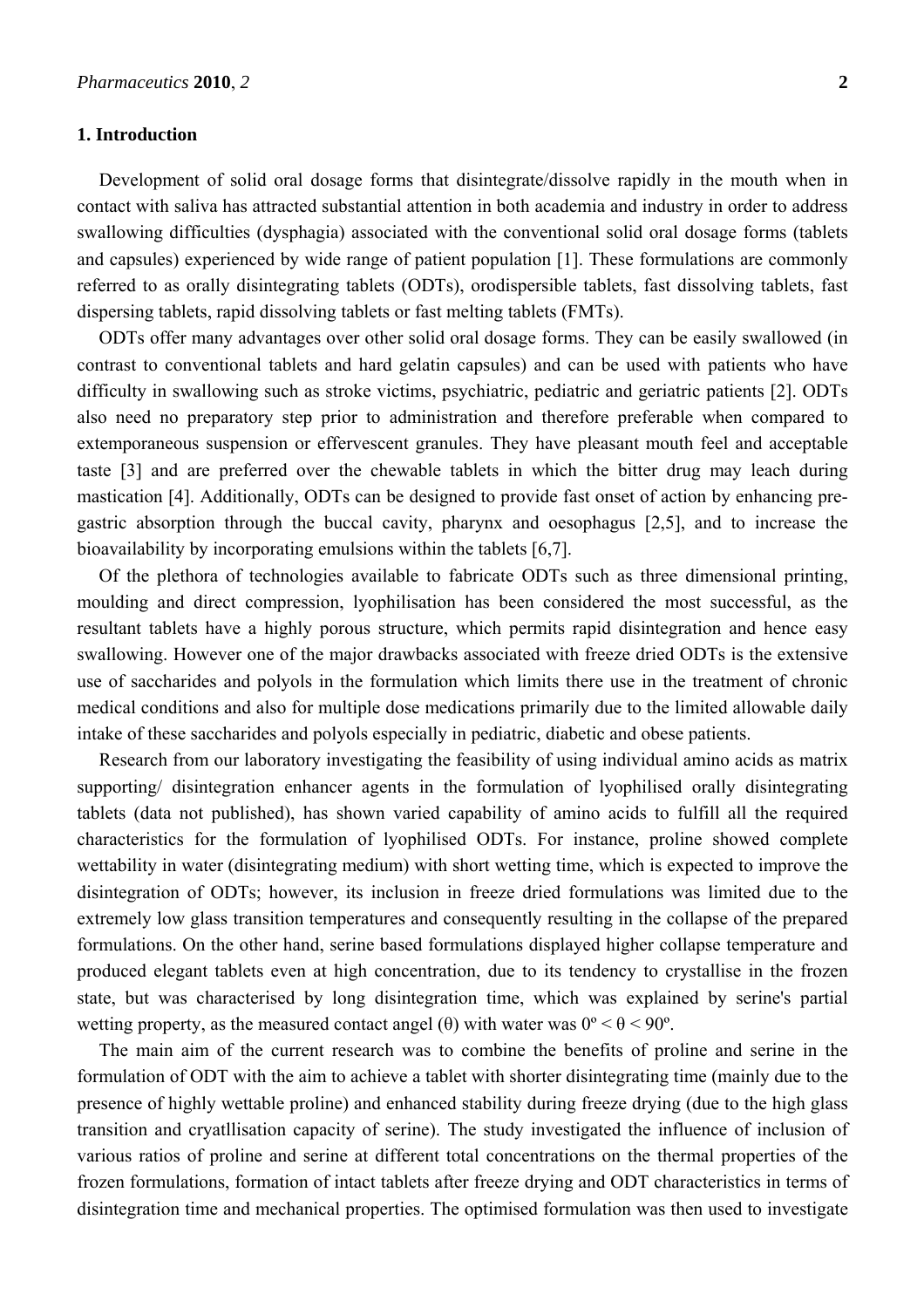the effect of freezing drying process parameters such as flash freezing and annealing on sublimation rate, disintegration time and mechanical properties of ODTs.

## **2. Results and Discussion**

## *2.1. Thermal analysis and formation of intact tablets*

The successful production of intact lyophilised tablets is totally dependant on the thermal profile of the frozen formulation and freeze drying conditions. The maximum tolerable product temperature during primary drying which ensures the formation of intact tablets, known as collapse temperature, can be estimated from the DSC profile of the frozen formulation. For amorphous formulations, the collapse temperature is usually 1 to 3 ºC higher than the glass transition [8].

At total amino acids concentration of 10% and 30% w/w (serine:proline combinations), all the studied combinations of serine and proline showed glass transition step (Tg') in their heating scans at different temperatures depending on the total concentration and ratio of both amino acids (Table 1). The inclusion of these two amino acids in the formulation had a plasticising effect in the formulation as increasing the total concentration of the amino acids significantly lowered the Tg' temperature. However, proline had a higher plasticising effect on the system than serine since a gradual increase in proline ratio within the formulations was associated with a steady decrease in Tg' values. For example, at a total concentration of 30% (w/w), increasing proline ratio from 0 to 45 to 100 decreased the Tg' from -25.66  $\pm$  0.01 to -32.26  $\pm$  0.1 to -37.65  $\pm$  0.24 °C, respectively (Table 1). Estimation of the collapse temperatures for 10% w/w amorphous formulations suggested the presence of a high safety margin between the shelf and collapse temperature which resulted in the formation of intact and smooth tablets. On the other hand, formulations at 30% w/w total concentration of the combined amino acids did not reveal any morphological deterioration despite the small difference between the glass transition and shelf temperature. The possibility of any micro collapse for these formulations cannot be ruled out.

| Combination       | Total concentration $(w/w)$ |                   |  |
|-------------------|-----------------------------|-------------------|--|
| (proline: serine) | 10%                         | $30\%$            |  |
| 0:100             | $-18.63 \pm 0.05$           | $-25.66 \pm 0.01$ |  |
| 15:85             | $-19.12 \pm 0.11$           | $-27.97 \pm 0.12$ |  |
| 30:70             | $-19.71 \pm 0.09$           | $-29.52 \pm 0.42$ |  |
| 45:55             | $-20.35 \pm 0.21$           | $-32.26 \pm 0.10$ |  |
| 70:30             | $-20.87 \pm 0.16$           | $-34.24 \pm 0.10$ |  |
| 85:15             | $-21.31 \pm 0.08$           | $-35.57 \pm 0.07$ |  |
| 100:0             | $-21.47 \pm 0.12$           | $-37.65 \pm 0.24$ |  |

**Table 1.** Glass transition temperatures  $(^{\circ}C)$  of maximally freeze concentrate solutions of 5% gelatin after inclusion combinations of proline and serine at total concentration of 10% and 30% w/w. Values are represented as mean  $\pm$  standard deviation ( $n = 3$ ).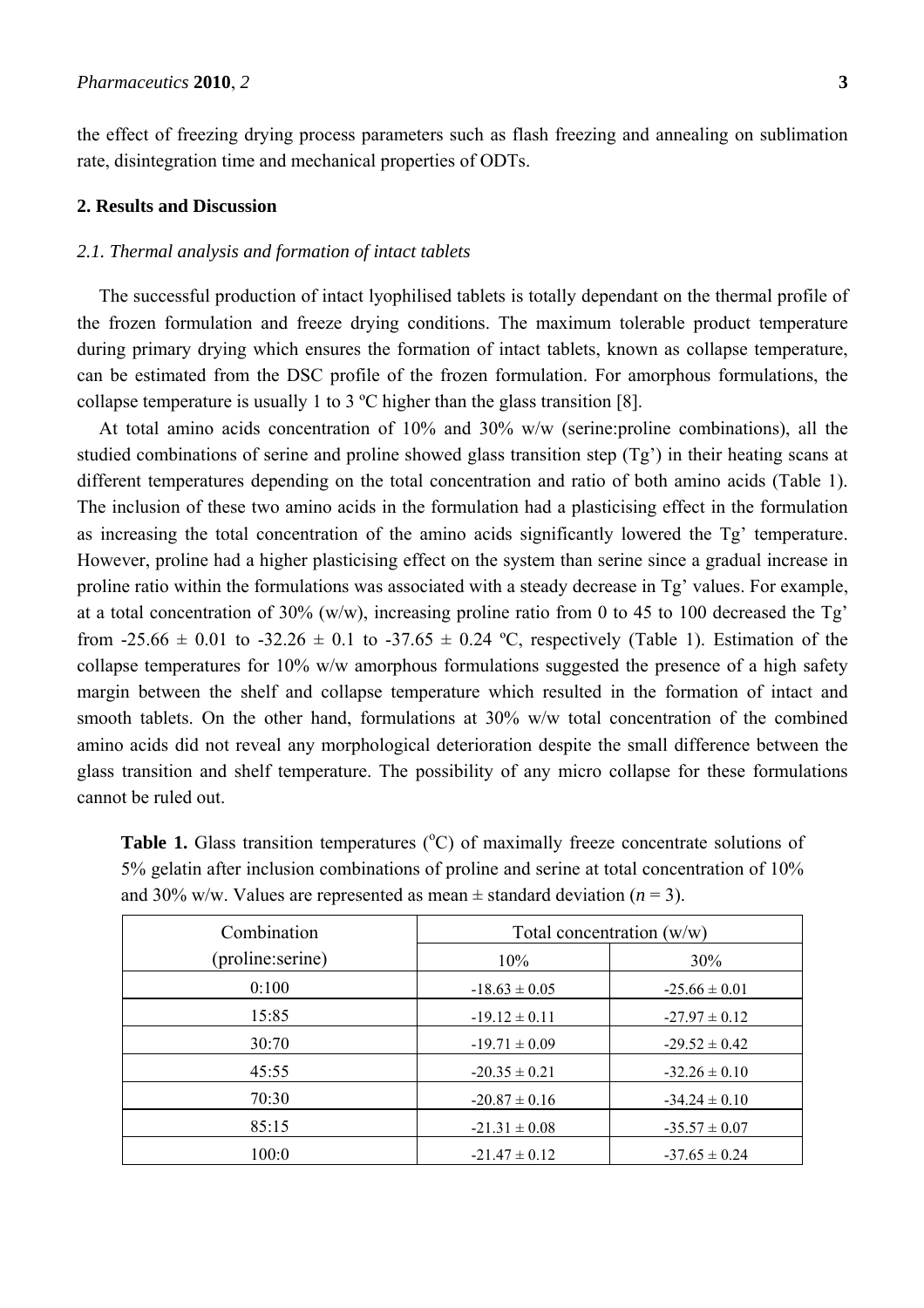DSC analysis of formulations with total concentration of 50% and 70% w/w (total solid) of combinations of proline and serine are presented in Figure 1 and Table 2, respectively. At these high concentrations, formulations containing serine only displayed crystallisation event during their heating scans. Inclusion of small amount of proline, 15:85 (proline:serine), seemed to drift the crystallisation temperature of serine to a higher temperature when compared to serine alone formulation (Figure 1A). Further increase in proline ratio within the formulations inhibited serine crystallisation completely and the trend continued as observed in 10% and 30% w/w formulations which was evident by lowering of the glass transition temperature (Figure 1B and Table 2). Freeze drying of these formulations was less efficient when compared to 10% and 30% w/w formulations which can be explained by higher concentration of proline that decreases the glass transition and inhibits serine crystallisation. As a result, all the formulations with Tg' less than -40 ºC collapsed and therefore no tablet was formed. Freeze drying of such formulations is possible by decreasing the shelf temperature of the cycle, but it is associated with significant increase in the primary drying time. It has been shown previously that lowering the shelf temperature by 5 °C may result in increase in the primary drying time of about 15 hours [9].

Figure 1. A. Overlaid DSC heating curves of frozen formulations that exhibited serine crystallisation at total concentration 50% amino acid. (a) serine to proline ratio of 100:0. (b) Serine to proline ratio of 85:15. **B.** Overlaid DSC heating curves of frozen formulations that did not show tendency to crystallize at total concentration of 50% amino acids. (a) 70:30 (serine: proline); (b) 55:45 (serine: proline); (c) 70:30 (serine: proline); (d) 85:15 (serine: proline); (e) 0:100 (serine: proline).

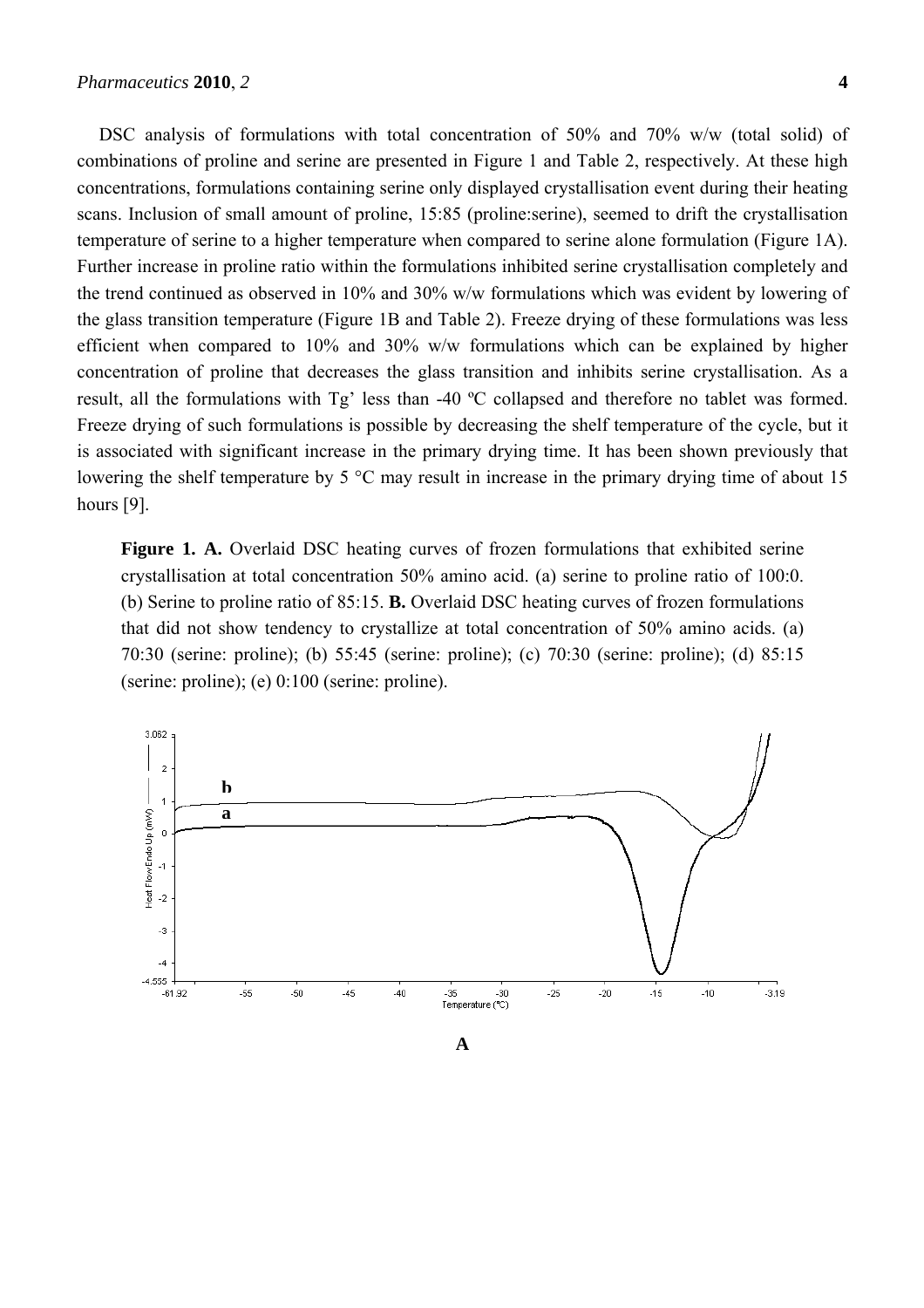



**Table 2.** Glass transition temperatures of maximally freeze concentrate solutions (Tg') and crystallisation temperatures of frozen solutions of 5% gelatin after inclusion of combinations of proline and serine at total concentration of 70%. Values are represented as mean  $\pm$  standard deviation ( $n = 3$ ).

| Proline/Serine ratio | $Tg'(^{\circ}C)$  | Crystallization temperature $(^{\circ}C)$ |  |
|----------------------|-------------------|-------------------------------------------|--|
| 0:100                | $\ast$            | $-23.99 \pm 0.53$                         |  |
| 15:85                | $-33.13 \pm 0.43$ | $-16.62 \pm 0.95$                         |  |
| 30:70                | $-39.54 \pm 0.32$ | $-14.02 \pm 1.08$                         |  |
| 45:55                | $-44.91 \pm 0.64$ | *                                         |  |
| 70:30                | $-51.44 \pm 2.27$ | *                                         |  |
| 85:15                | $-57.63 \pm 0.97$ | *                                         |  |
| 100:0                | >65               | *                                         |  |

#### *2.2. Characterisation of ODTs*

# 2.2.1. Mechanical properties

All the successfully freeze dried formulations were characterised in terms of mechanical properties by measuring their resistance to compression by a 5 mm diameter probe (hardness) and penetration by a 1 mm diameter probe (fracturability). The influence of the total amino acids concentration and proline to serine ratio within the formulation on the hardness and fracturability of ODTs are presented in Figures 2 and 3, respectively. The results showed that the hardness of the ODTs was significantly improved by inclusion of a higher total concentration of both amino acids (one way ANOVA/Tukey-Kramer:  $\rho$  < 0.05). For instance, each increment in the total concentration of 15:85 of proline:serine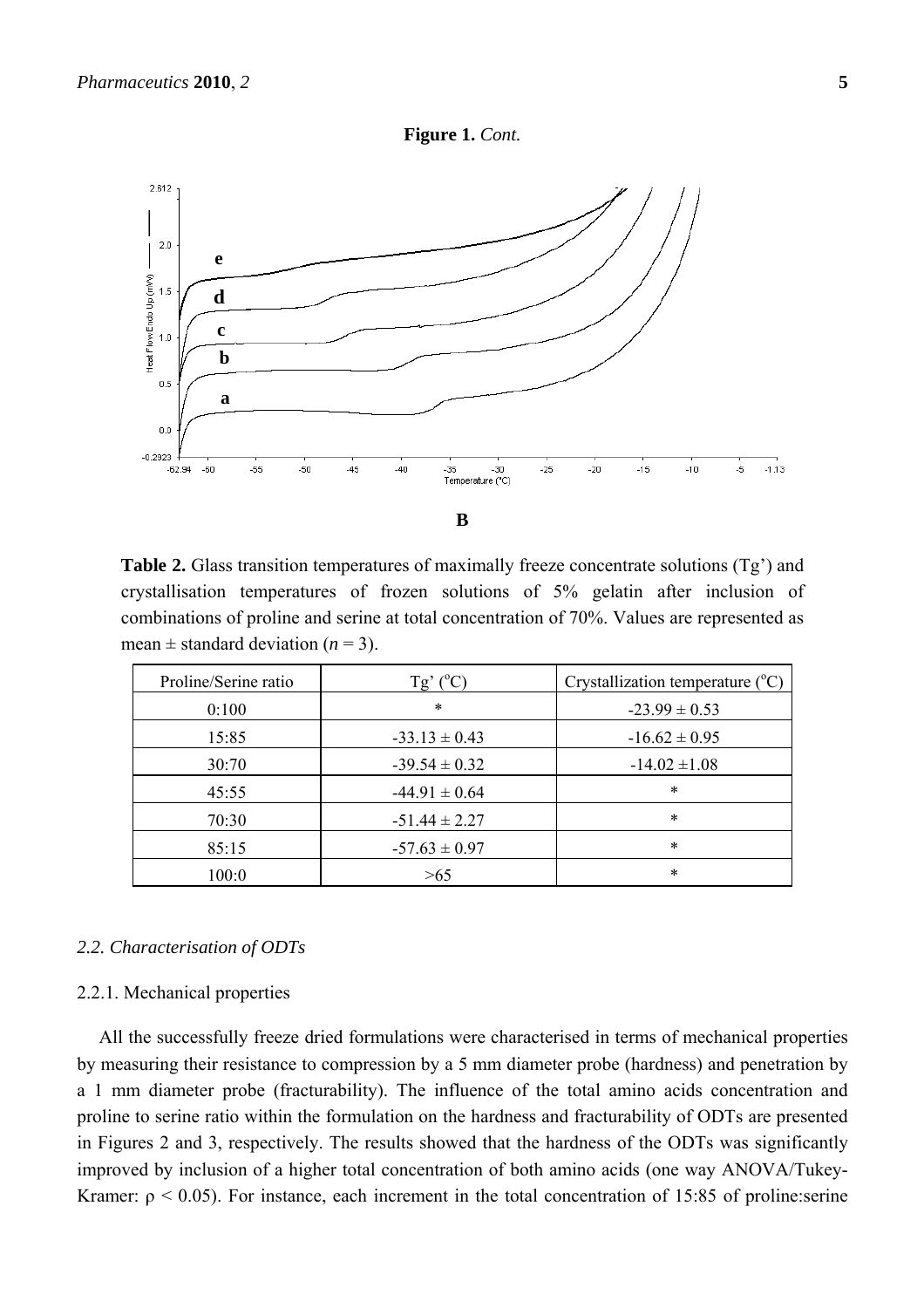formulation was associated with a significant increase in the hardness, from  $14.46 \pm 1.33$  N at concentration of 10% to 17.24  $\pm$  0.92 N at 30% w/w, to 21.29  $\pm$  2.26 N at 50% and then to 37.96  $\pm$ 0.68 N at concentration of 70% (one way ANOVA/Tukey-Kramer:  $\rho$  < 0.05). However, at the same total concentration, combinations with higher serine ratio provided stronger tablets compared to tablets with high proline ratio suggesting better capability of serine to enhance the hardness of lyophilised ODTs (Figure 2). For example, at total concentration of 10%, increasing serine ratio from zero to 55% resulted in significant improvement in the ODTs hardness from  $9.85 \pm 0.41$  N to  $12.47 \pm 0.5$  N (one way ANOVA/Tukey-Kramer:  $\rho$  < 0.05) and then to 14.47  $\pm$  1.3 N (one way ANOVA/Tukey-Kramer:  $p < 0.01$ ) by further increase serine ratio to 85% w/w of the total amino acids.

The ODTs fracturability results are presented in Figure 3. Statistical analysis of the data showed that increasing the total amino acids concentration from 10% to 30% did not improve the fracturability. However, significant improvements were achieved by increasing the total concentration to 50% (one way ANOVA/Tukey-Kramer:  $ρ < 0.01$ ) or 70% (one way ANOVA/Tukey-Kramer:  $p \le 0.001$ ). Also, the results showed no particular influence of changing the ratio of proline and serine within the formulation. Accordingly, the results suggested that the fracturability was mainly influenced by the total concentration of the amino acids rather than the ratio of proline to serine within the formulation.

**Figure 2.** The hardness (Newton) of the ODTs after inclusion combinations of proline and serine at total concentrations of 10%, 30%, 50%, and 70% w/w. Values are represented as mean  $\pm$  standard deviation ( $n = 3$ ).



 $\text{m}$  proline:serine(30:70)  $\text{m}$  proline:serine(15:85)  $\text{m}$  proline:serine(0:100)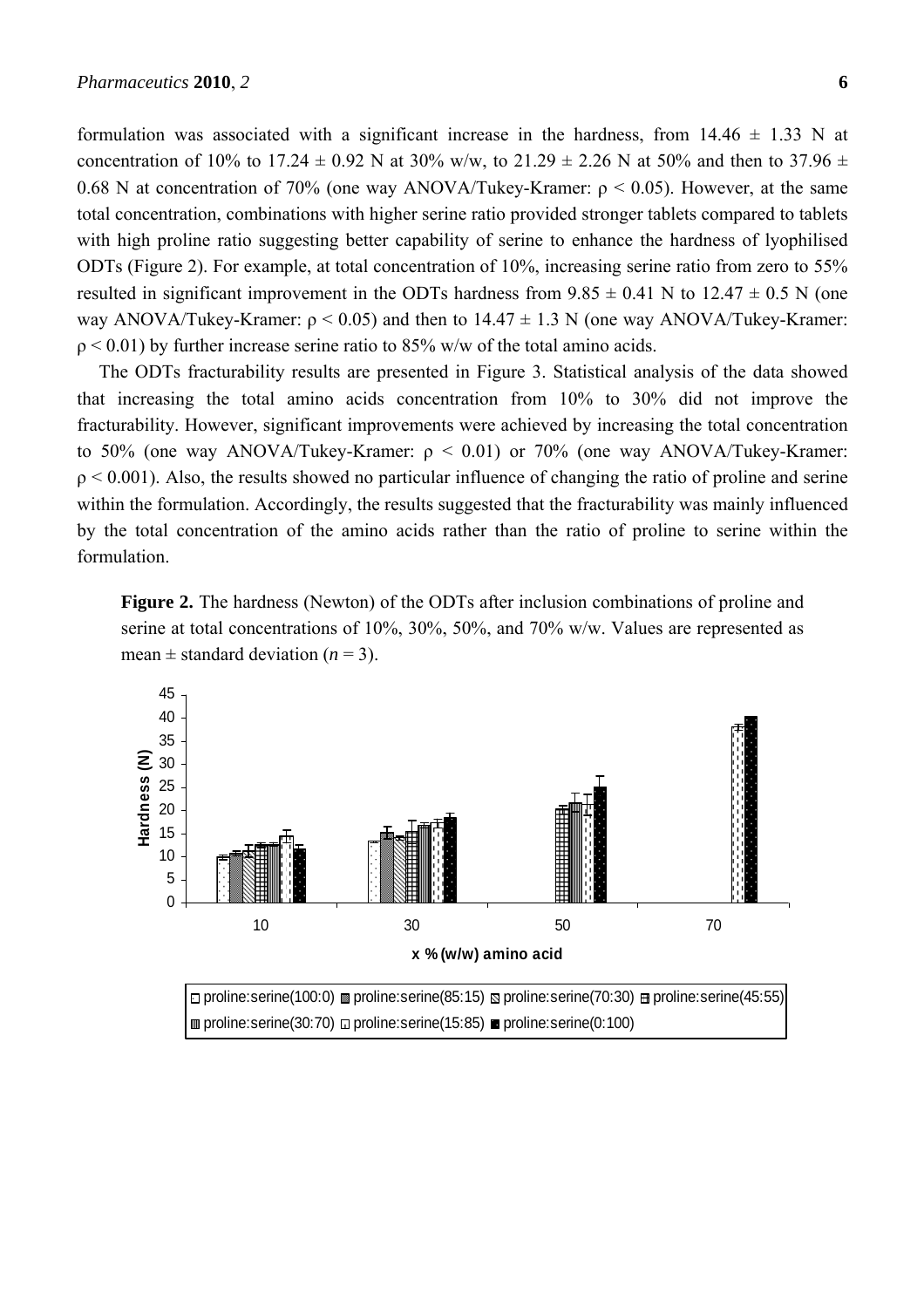**Figure 3.** The fracturability (Newton) of the ODTs after inclusion combinations of proline and serine at total concentrations of 10%, 30%, 50%, and 70% w/w. Values are represented as mean  $\pm$  standard deviation ( $n = 3$ ).



#### 2.2.2. Disintegration time of the ODTs

The disintegration time profile of the tablets is presented in Figure 4. At a total concentration of 10%, tablets containing proline only achieved the shortest disintegration time of  $21.0 \pm 2.1$  s (*n* =3). Upon gradual increment in serine ratio, the disintegration times increased steadily to  $29.0 \pm 2.2$  s for the 45:55 of proline: serine formulation and then to  $33.0 \pm 1.0$  s for tablets with serine only. At a total amino acids concentration of 30% w/w, the shortest disintegration time was  $17.3 \pm 0.6$  s for the 45:55 of proline:serine combination. It was anticipated that formulations with higher proline ratio (higher than 45%) would achieve the shortest disintegration time but because of their narrow freeze drying safety margin, invisible partial micro collapse ( as discussed in the section on thermal properties) might have deteriorated their disintegration profile. Formulations with high freeze drying safety margin, which contained proline ratio less than 45%, confirmed this theory by following the expected trend where longer disintegration time was associated with any increase in serine ratio (Figure 4).

The successfully freeze dried tablets based on total concentrations of amino acids of 50 and 70% followed the expected trend and the shortest disintegrations at both concentrations were recorded by formulations with the highest ratio of proline (Figure 4).

These results can be explained depending on the mechanism of disintegration of ODTs. Generally, the fast disintegration profile of lyophilised ODTs is attributed to the highly porous structure that allows fast diffusion of water (disintegrating medium) through highly wettable matrixes, which disintegrate/dissolve rapidly upon contact with water [10]. In the current formulations, inclusion of higher concentration of proline is expected to increase the wettability of the matrix while increasing total concentration of the amino acids reduces the total porosity of the tablets. Accordingly, a balance between the wettability and porosity is required to achieve short disintegration time. The current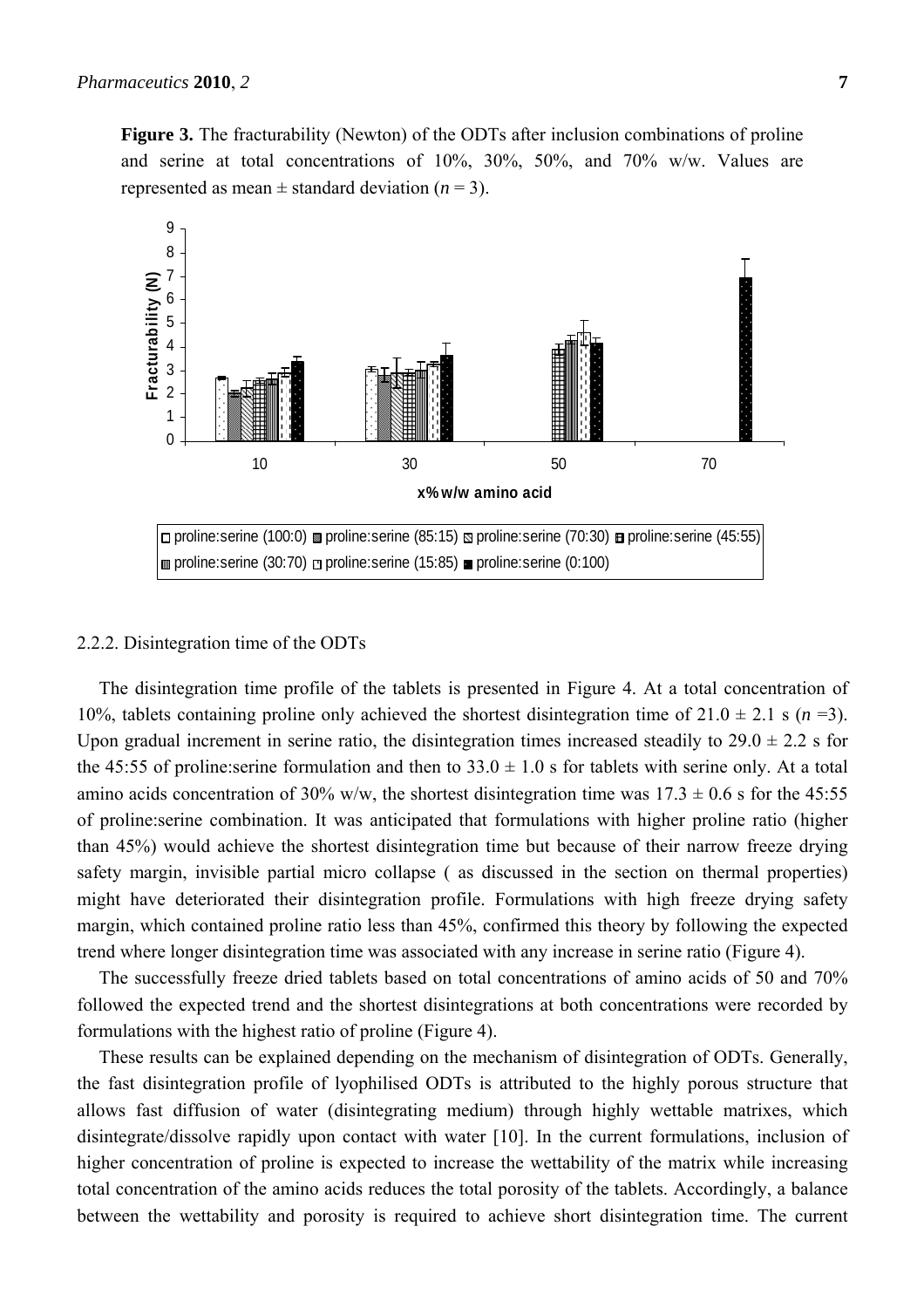results (Figure 4) suggest that 45:55 combination of proline:serine at a total concentration of 30% achieved best balance between wettability (containing 13.50% proline) and porosity with total amino acid concentration of 30% w/w (intermediate concentration) which consequently achieved the shortest disintegration time in the study (17.3  $\pm$  0.6 s). It is interesting to note that that even small intervention in this balance can lead to significant deterioration in the disintegration time. For example, formulations with higher porosity (lower total concentration of amino acids) but slightly lower wettability (lower concentration of proline), as in tablets based on proline only at total concentration of 10% (of total tablet weight), displayed significantly longer disintegration time. Similarly, formulations with higher wettability but smaller porosity, as in tablets based on 45:55 of proline:serine at total concentration of 50%, did not achieve shorter disintegration time (Figure 4). Similar trend was observed from a previous study reported from our laboratory investigating the influence of saccharides and polyols on disintegration time where a parabolic relationship was noticed within optimal concentration (30–40% w/w) of matrix supporting/disintegration enhancing agents [11].

**Figure 4.** The disintegration time (seconds) of the ODTs after inclusion combinations of proline and serine at total concentrations of 10%, 30%, 50%, and 70% w/w. Values are represented as mean  $\pm$  standard deviation ( $n = 3$ ).



#### 2.2.3. Lyophilised tablet index

The tablet characterization results (hardness and disintegration time) have shown that serine to proline ratio and their total concentration in the formulation have contrasting influence on the mechanical properties and disintegration time of the lyophilised ODTs. Therefore, the overall tablets properties were evaluated depending on a single parameter that integrates the hardness and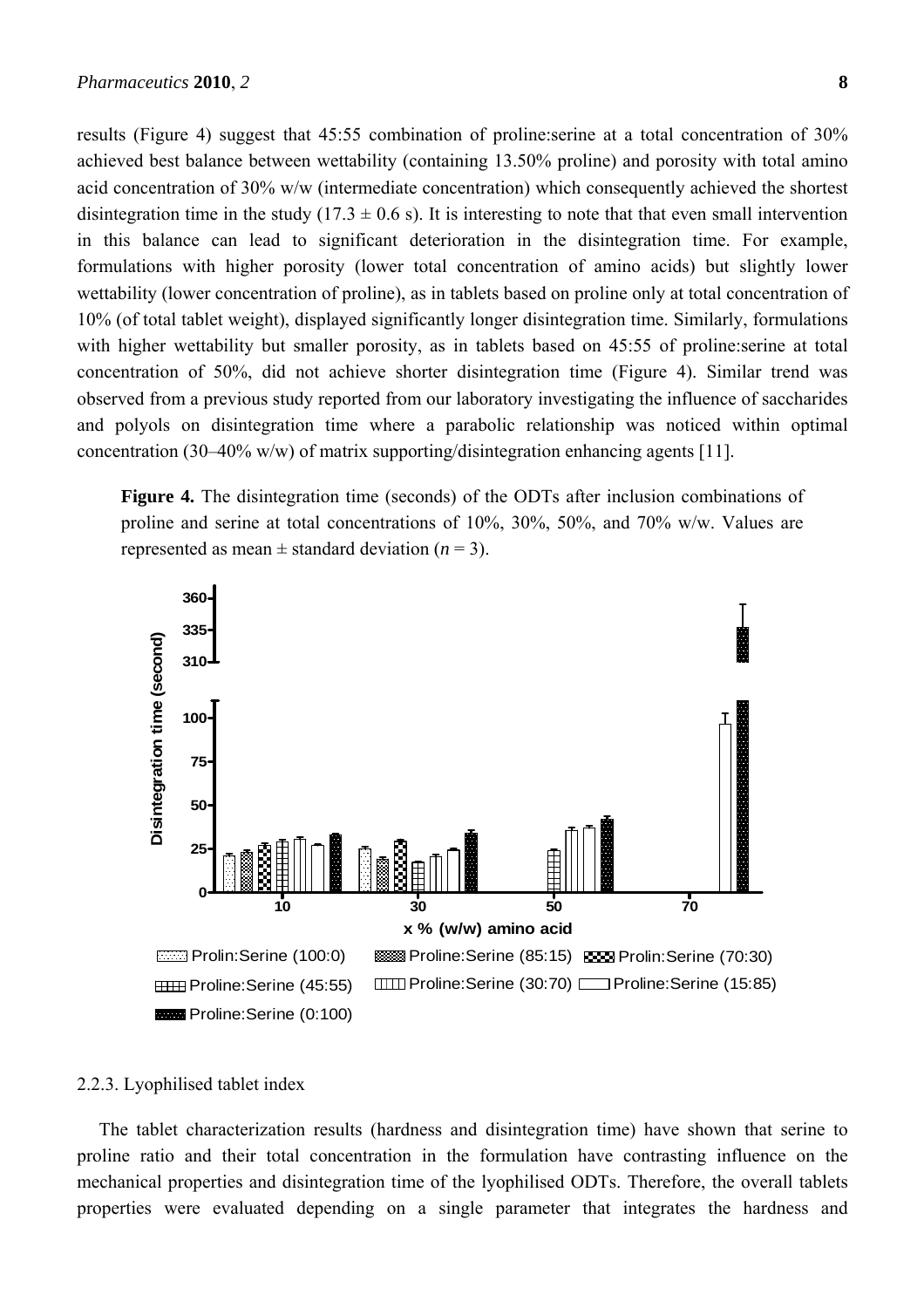disintegration time of ODTs, called lyophilised tablet index (LTI) [12]. LTI is calculated by dividing the measured hardness by the disintegration time of certain ODT formulation which means the higher value the better the overall properties (high hardness and low disintegration time). The results (Table 3) proved that combining proline and serine as matrix supporting /disintegration enhancing agents in the formulation creates ODTs with superior overall properties (disintegration time and harness) than using proline or serine individually. The highest LTI value was 0.88 for the formulation with 45:55 of proline: serine at total concentration of 30% (LTI= 0.88), followed by the same combination of proline and serine but at concentration of 50% with LTI value of 0.82, suggesting that the deterioration in the disintegration, caused by increasing the total concentration from 30% to 50%, was more profound than the improvement in the hardness.

| Combination      | Total concentration $(w/w)$ |      |      |      |  |
|------------------|-----------------------------|------|------|------|--|
| (prolin: serine) | 10%                         | 30%  | 50%  | 30%  |  |
| 100:0            | 0.47                        | 0.51 | -    |      |  |
| 85:15            | 0.46                        | 0.78 | -    |      |  |
| 70:30            | 0.41                        | 0.48 |      |      |  |
| 45:55            | 0.43                        | 0.88 | 0.84 |      |  |
| 30:70            | 0.41                        | 0.82 | 0.61 |      |  |
| 15:85            | 0.54                        | 0.71 | 0.58 | 0.39 |  |
| 0:100            | 0.44                        | 0.54 | 0.59 | 0.12 |  |

**Table 3.** The lyophilised tablet index values of The ODTs varied concentration of proline and serine combinations.

# *2.3. The influence of freezing protocol on the primary drying rate and ODTs characteristics.*

In the freeze-drying process, the freezing step is one of the most important steps as it determines the size and morphology of the ice crystals within the frozen material and, consequently, the final innerstructural feature of the freeze-dried material [13]. Thus, in lyophilised tablets, the freezing protocol is expected to influence not only the freeze drying process (sublimation rate and primary drying time) [14] but also tablet characteristics after freeze-drying (the disintegration time and mechanical properties). In this study, three freezing protocols; freezing at -80 °C using pre-cooled shelves with or without annealing at -20 °C for 12 hours and flash freezing using liquid nitrogen, were investigated for their effects on the sublimation rate, inner-structural features of the freeze dried tablets and tablets characteristics of the formulation with the highest LTI value (45:55 of proline: serine at total concentration of 30% w/w).

Mercury porosimetry was used to investigate the structure of the freeze dried tablets, because it preserves the internal morphology of the sample during the measurement, does not require cutting the tablets which may alter the cake structure and also gives consistent estimation of the pore size and pore size distribution for the whole tablets.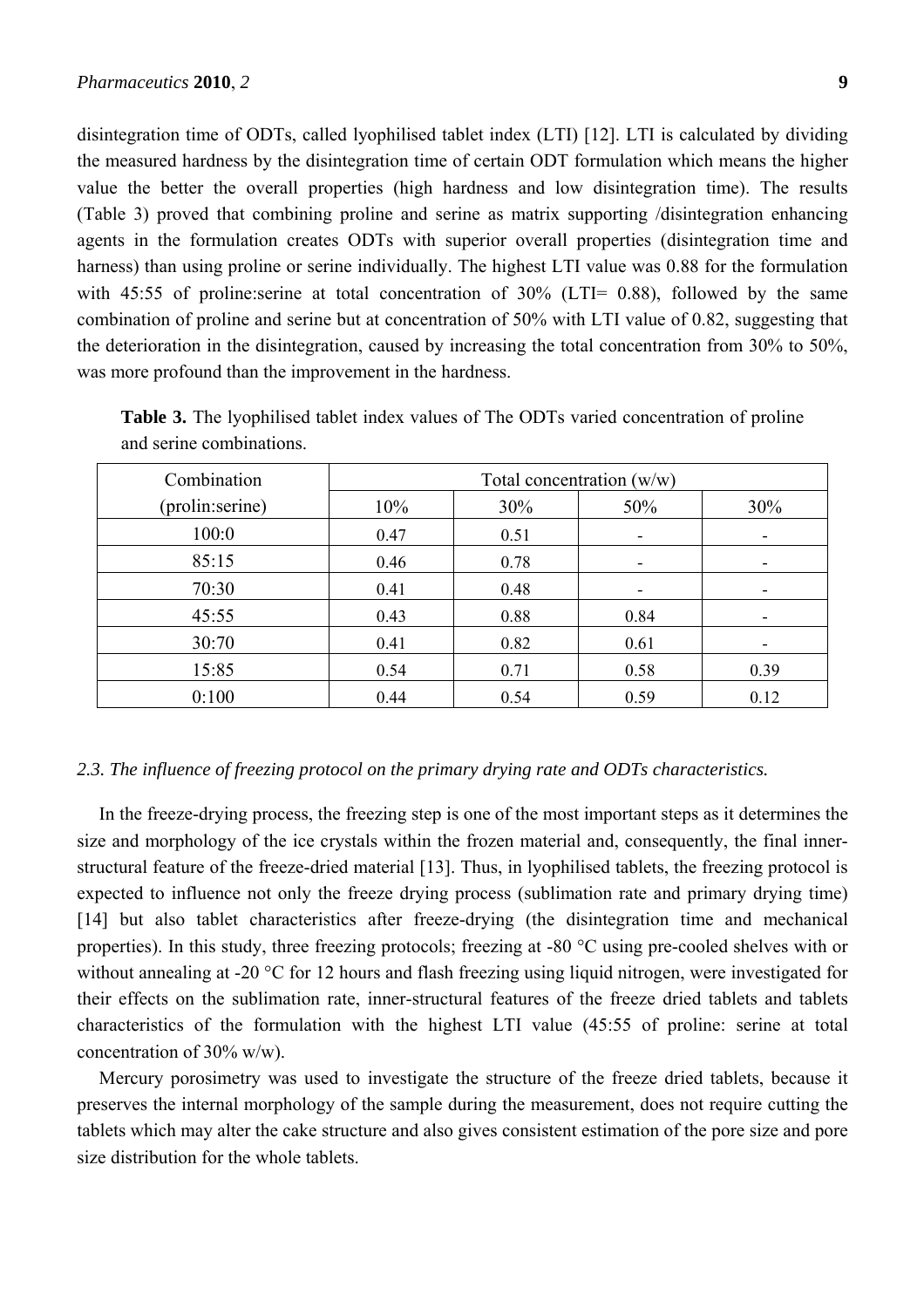#### 2.3.1. Influence on primary drying rate

Figure 5 shows primary drying rates of tablets based on 45:55 of proline: serine at total concentration of 30% w/w after applying different freezing methods. At all time points the average drying rates of the annealed tablets were significantly higher than tablet frozen using -80 °C precooled shelves or liquid nitrogen (flash freezing), both without annealing (one way ANOVA/Tukey-Kramer:  $\rho \le 0.01$ ). Moreover, the decrease in drying rate with time due to increasing the thickness of the dried layer seemed to be steady and consistent for the annealed tablets compared to the tablets without annealing. Given that all the tablets were of a similar formulation and freeze dried under the same conditions, all the differences in the primary drying profiles are attributed to the inner morphology of the tablets imposed by the freezing regime.

**Figure 5.** Sublimation rate (mg/h) as a function of time for the ODT formulation with 45:55 of proline: serine at total concentration of 30% w/w frozen by various methods. Values are represented as mean  $\pm$  standard deviation.



The mercury porosimetry data (pore size distribution) are presented in Figure 6. The results showed that flash freezing produced tablets with the smallest modal pore diameter (6 µm), but with a broad pore size distribution between 284 nm to 30 µm. When the formulation froze at -80 ˚C, the pores exhibited a larger modal diameter (30  $\mu$ m) with pores in the range 1 to 60  $\mu$ m. On the other hand, annealed tablets exhibited the largest pores with a modal diameter of 60 µm distributed from 13 to 370 µm.

In case of flash freezing and pre-cooled shelves at -80 °C, freezing at lower temperature and faster rate resulted in a larger number of dispersed minute ice crystals, and consequently smaller pores after freeze drying. These small pores create narrow and complex channels for water vapor removal during the sublimation and therefore higher mass transfer resistance (MTR), which in turn decreases the sublimation rate [15]. Moreover, the lack of direct control over ice nucleation temperature using these freezing methods resulted in wide pore size distributions (Figure 6) and hence heterogeneous MTR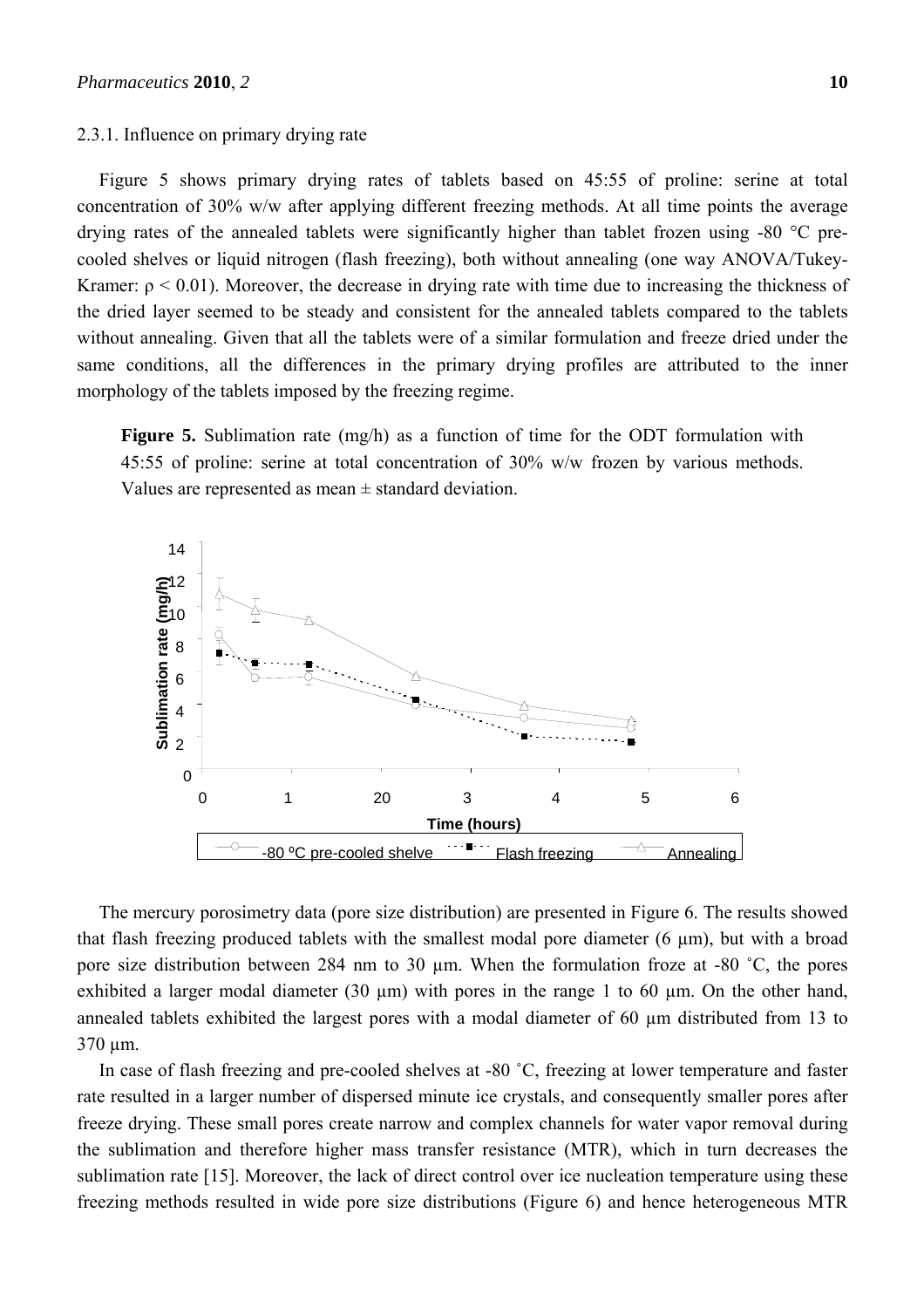values, which is translated as inconsistent decrease in the average primary drying rate over time (Figure 5) [16].





Annealing, on the other hand, is a known technique to enhance the growth of ice crystals and eliminate the initial variation in crystal size distribution by a phenomena known as Ostwald ripening, where smaller ice crystals melt quickly and then merge with larger crystals (not completely melted) as a result of raising the temperature above Tg', whereas re cooling the sample fixes the structure of the large crystals [17-19]. Thus, the annealed tablets in this study exhibited larger mean pore diameter with narrower size distribution compared to the tablets without annealing (Figure 6). These structural features facilitated and homogenised water-vapor transmission (low and constant MTR) and therefore high and consistent primary drying rates were achieved.

The current results are consistent with previous studies [13-15,20], where adding annealing to the freezing regime has enhanced ice crystals growth and, consequently, increasing the sublimation. Other researchers have employed different physical approaches to enhance and control ice crystals growth, with the aim of reducing primary drying times, including ultrasounds [21], vacuum induced surface freezing [22] and high electrical field [23].

# 2.3.2. Influence on ODT characteristics

We have demonstrated above that the structure of the freeze dried cake had changed significantly when applying different freezing protocols. These morphological changes can directly influence the basic properties of the lyophilised formulation. For ODTs, the disintegration time and mechanical properties are the key aspects to investigate.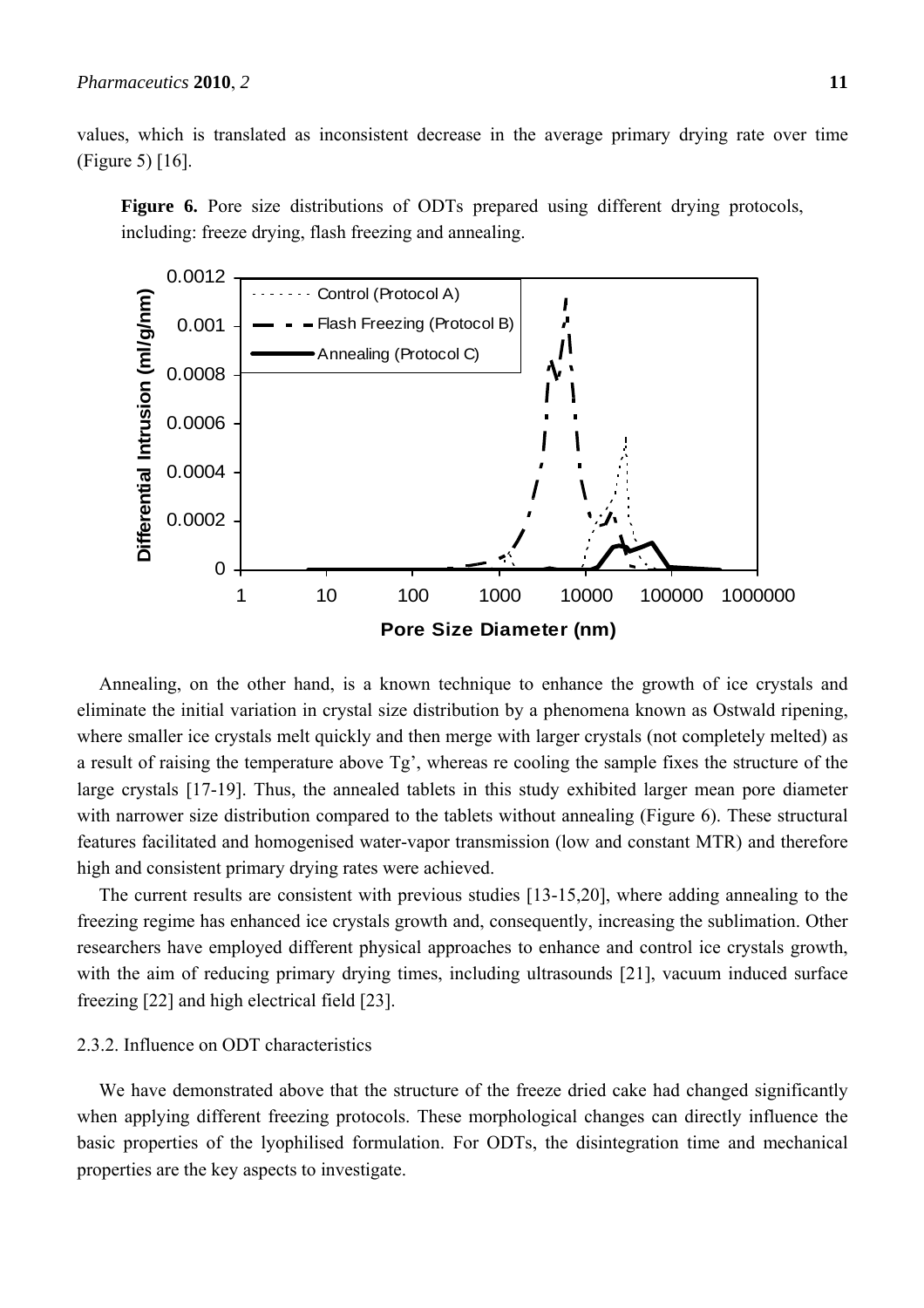#### *Pharmaceutics* **2010**, *2* **12**

The effect of different freezing protocols on the ODTs disintegration time is presented in Figure 7. The results revealed that the annealed tablets had significantly shorter average disintegration time of  $8.6 \pm 0.6$  s when compared to  $17.5 \pm 0.5$  s and  $17.3 \pm 0.6$  s for tablets frozen using liquid nitrogen and at -80 °C Pre-cooled shelve, respectively, (one way ANOVA/Tukey-Kramer:  $\rho \le 0.001$ ). The fast disintegration of the annealed tablets can be attributed to their large pores (Figure 6) that facilitate rapid diffusion of water (the disintegrating medium).

**Figure 7.** Disintegration time of ODTs based on 45:55 of proline: serine at total concentration of 30% w/w after applying different freezing protocols. Values are represented as mean  $\pm$  standard deviation ( $n = 3$ ).



The hardness and fracturability of the ODTs are presented in Figure 8. The effect of annealing on the mechanical properties of the ODTs was not significant when compared to ODTs frozen at -80 °C pre-cooled shelve without annealing, statistically, there was no difference in terms of their hardness nor fracturability ( $ρ > 0.05$ ). However, the results showed that flash freezing of the formulation using liquid nitrogen significantly modified the mechanical properties of the tablets, as lower hardness of  $12.7 \pm 0.3$  N was recorded compared to  $16.0 \pm 1.3$  N for the annealed ODTs ( $\rho$  < 0.05) but with significantly higher fracturability  $(4.4 \pm 0.1 \text{ N}$  compared to  $2.8 \pm 0.1 \text{ N}$  for the annealed, P < 0.05). Thus, the organised larger pores structure of the annealed tablets seems to have stronger resistant for the compression by the hardness probe (5 mm diameter) but weaker resistant toward penetration of the thin probe (1 mm diameter) that measures the fracturability, compared to tortuous and smaller pores structure of the flash frozen ODTs (Figure 9).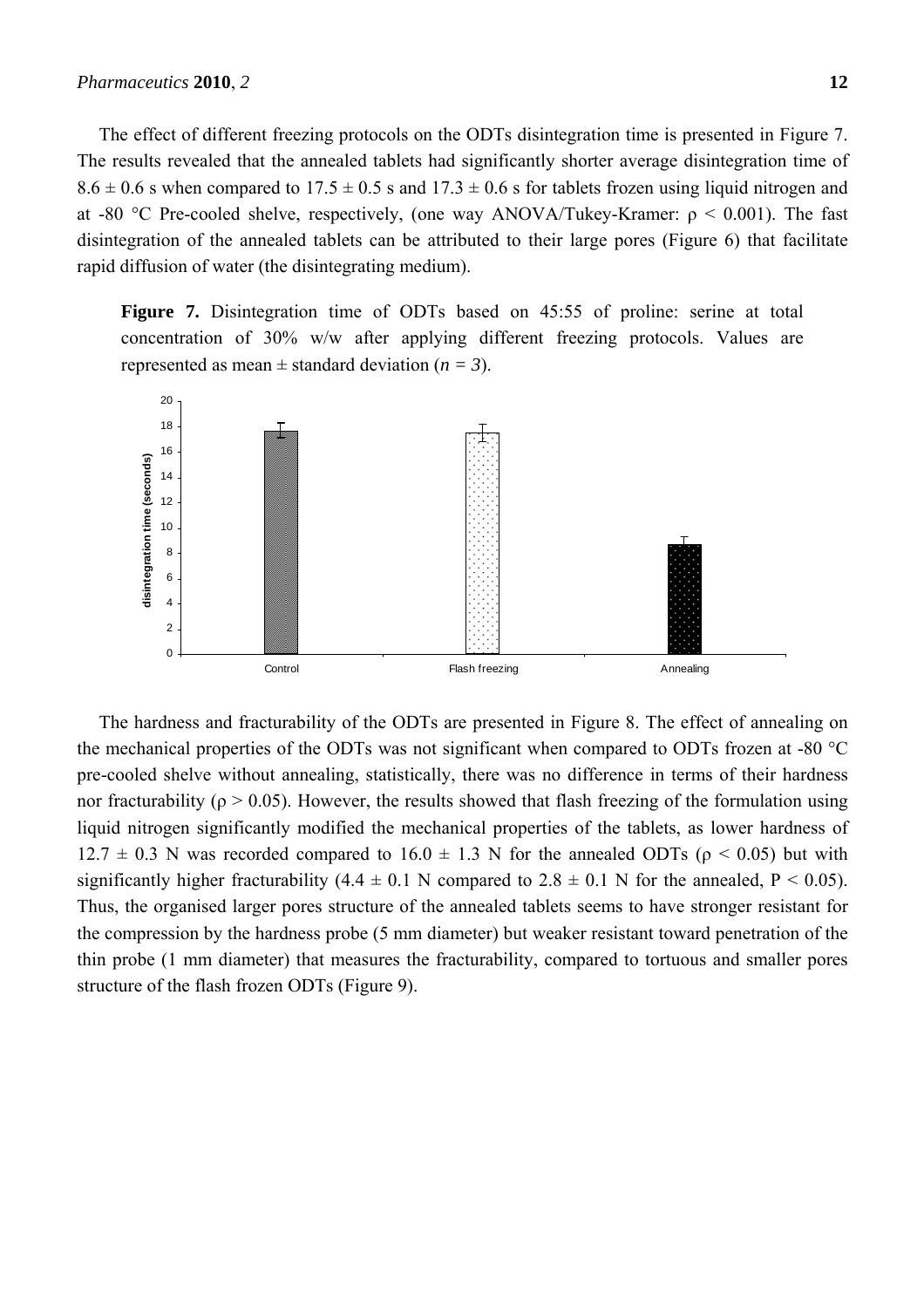**Figure 8.** Hardness and fracturability of ODTs based on 45:55 of proline:serine at total concentration of 30% w/w after applying different freezing protocols. Values are represented as mean  $\pm$  standard deviation ( $n = 3$ ).



**Figure 9.** Schematic representation of the effect of freezing protocol on hardness and fracturability of ODTs. **A.** tablets frozen for 2 hours at -80 °C precooled freezer, annealed at -20 °C for 12 hours and then transferred back to -80 °C freezer. **B.** tablets flash frozen using liquid nitrogen.

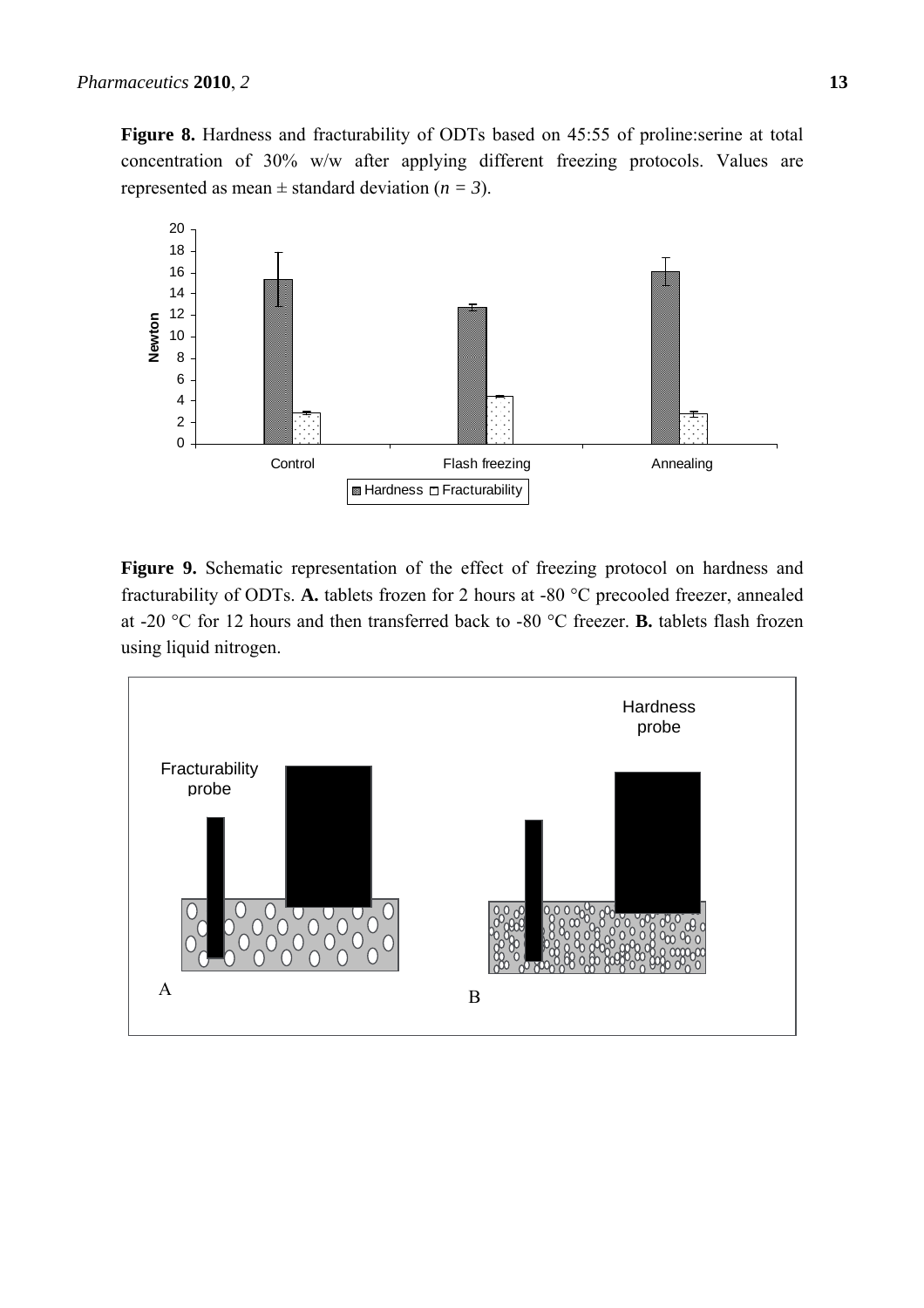#### **3. Experimental Section**

## *3.1. Materials*

Gelatin from bovine skin, type B (Bloom strength  $\sim$  75), L-Proline (C<sub>5</sub>H<sub>9</sub>NO<sub>2</sub>, Reagent plus<sup>TM</sup>  $\geq$  99%), L-Serine (C<sub>3</sub>H<sub>7</sub>NO<sub>3</sub>, Reagent plus<sup>TM</sup>  $\geq$  99%), were all purchased from SIGMA<sup>®</sup>, USA. All the materials were used as received.

## *3.2. Methods*

3.2.1. Formulation of ODTs to investigate the effect of  $L$ -proline and  $L$ -serine combination on the tablets characteristics

Various ratios (100:0, 85:15, 70:30, 45:55, 30:70, 15:85, 0:100) of  $L$ -proline and  $L$ -serine at total concentrations of 10%, 30%, 50%, and 70% w/w (total solid) were added to 5% (w/w) gelatine stock solution. 1.5 g of the prepared solution was transferred to a PEG mould, frozen at -80 °C for 2 hours and then freeze-dried (ADVANTAGE Freeze-dryer, VIRTIS) according to an optimized regime (primary drying for 48 hours at a shelf temperature of -40 °C and secondary drying for 10 hours at a shelf temperature of 20 °C and vacuum of 50 mTorr. All the formulations (28 different formulations) were prepared in triplicate from three independent batches. From each batch 3 tablets were freeze dried and characterised for disintegration time, hardness and fracturability. In total 252 tablets were prepared  $(28 \text{ X } 3 \text{ X } 3)$ .

## 3.2.2. The influence of freezing protocol on the primary drying rate and ODTs characteristics

The formulation with the best performance in terms of disintegration time and mechanical properties from the previous study (2.2.1) was used to investigate effects of freezing protocols on the sublimation rate and tablets characteristics. The following three freezing protocols were applied:

#### *Protocol 1:*

The formulation was frozen in -80 °C freezer.

## *Protocol 2 (flash freezing):*

The formulation was immersed in liquid nitrogen for 40 seconds then kept at -80 °C freezer.

#### *Protocol 3 (annealing):*

The formulation was frozen at -80 °C precooled freezer for 2 hours, annealed at -20 °C precooled freezer for 12 hours and then transferred back to -80 °C freezer.

The sublimation rate was studied by freeze drying samples (from each protocol) at shelf temperature of -40 °C, condenser temperature of -80 °C and 55 mTorr vacuum. Samples were withdrawn from the freeze dryer at predetermined time intervals (2, 6, 12, 24, 36 and 48 hours) and the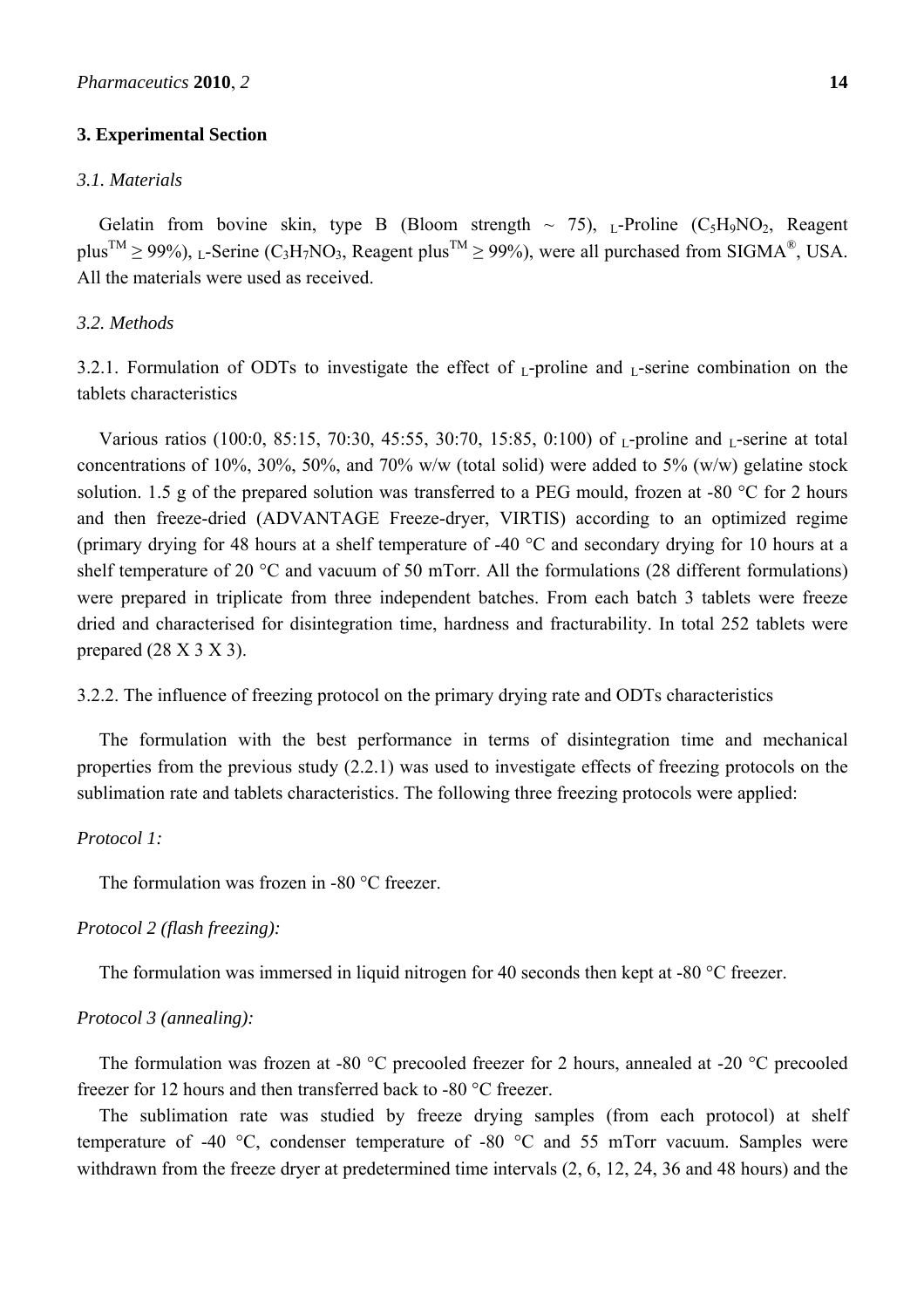amount of water sublimed was evaluated using weight difference method. All the measurements were done in triplicate of independently prepared samples.

In order to study the effect of freezing protocol on tablet characteristics, nine samples from each protocol entered a complete freeze drying cycle using similar regime used in section (2.2.1).

#### 3.2.3. Differential scanning calorimetry

Differential scanning calorimeter (Pyris Diamond DSC) was used to investigate the glass transition temperatures (Tg) and the crystallization events of the frozen formulations. 10–15 mg of the liquid formulation was transferred into an aluminium pan (50 µL capacity) and then sealed with an aluminium top. The sample was cooled to -65 ºC and then heated to 20 ºC at 5 ºC/min. To determine the glass transition temperature of the maximally freeze concentrate sample (Tg'), after initial cooling to -65 ºC, annealing for 10 min at temperature of 2 ºC higher than the relevant glass transition temperature (Tg) was added before carrying out the above method. Nitrogen was used as a purge gas at a flow rate of 20 mL/min. Indium and zinc were used to calibrate the heat flow and melting point onset (melting point: 156.6 °C, ∆Hm: 28.42 J/g for Indium and melting point: 419.47 °C ∆Hm: 108.26 J/g for Zinc). The obtained thermograms were analysed using Pyris Manager Software (version 5.00.02) where Tg and Tg' values were determined from the intersection of relative tangents to the baseline. The experiment was performed in triplicate and an empty aluminium pan was used as a reference cell for all the measurements.

#### 3.2.4. Texture analysis

In order to investigate the fracturability and hardness of the prepared tablets, QTS 25 texture analyser (CNS Farnell, Hertfordshire, UK) was used. Fracturability was studied by using 1 mm diameter penetration probe which penetrates 4 mm of the tablet at a speed of 6 mm/min and the peak force was measured in Newton (N) after 3 mm of penetration. The tablet hardness was measured using a 5 mm diameter compression probe which compresses the tablets to 2 mm depth at a speed of 6 mm/min and the peak force is measured in Newtons after 1 mm compression. The obtained data was analysed by TexturePro software. All fracturability and hardness measurements were performed in triplicate for each formulation and the data is presented as mean  $\pm$  standard deviation.

#### 3.2.5. *In vitro* disintegration study of the tablets

Disintegration time is the time required for ODTs to disintegrate completely without leaving any solid residue. *In vitro* disintegration time for lyophilised ODTs was evaluated using US pharmacopoeia monograph (<701> disintegration).

Erweka ZT3, Appartebau, GMBH was used in this study as a disintegration apparatus and distilled water (800 mL) as disintegration medium; the disintegration medium temperature was maintained at 37 °C by thermostat. At each time, one tablet was placed in the basket rack assembly and covered by transparent plastic disk. The disintegration time was taken as the time required for ODTs to disintegrate completely without leaving any solid residue. All the measurements are carried out six times and presented as (mean  $\pm$  standard deviation).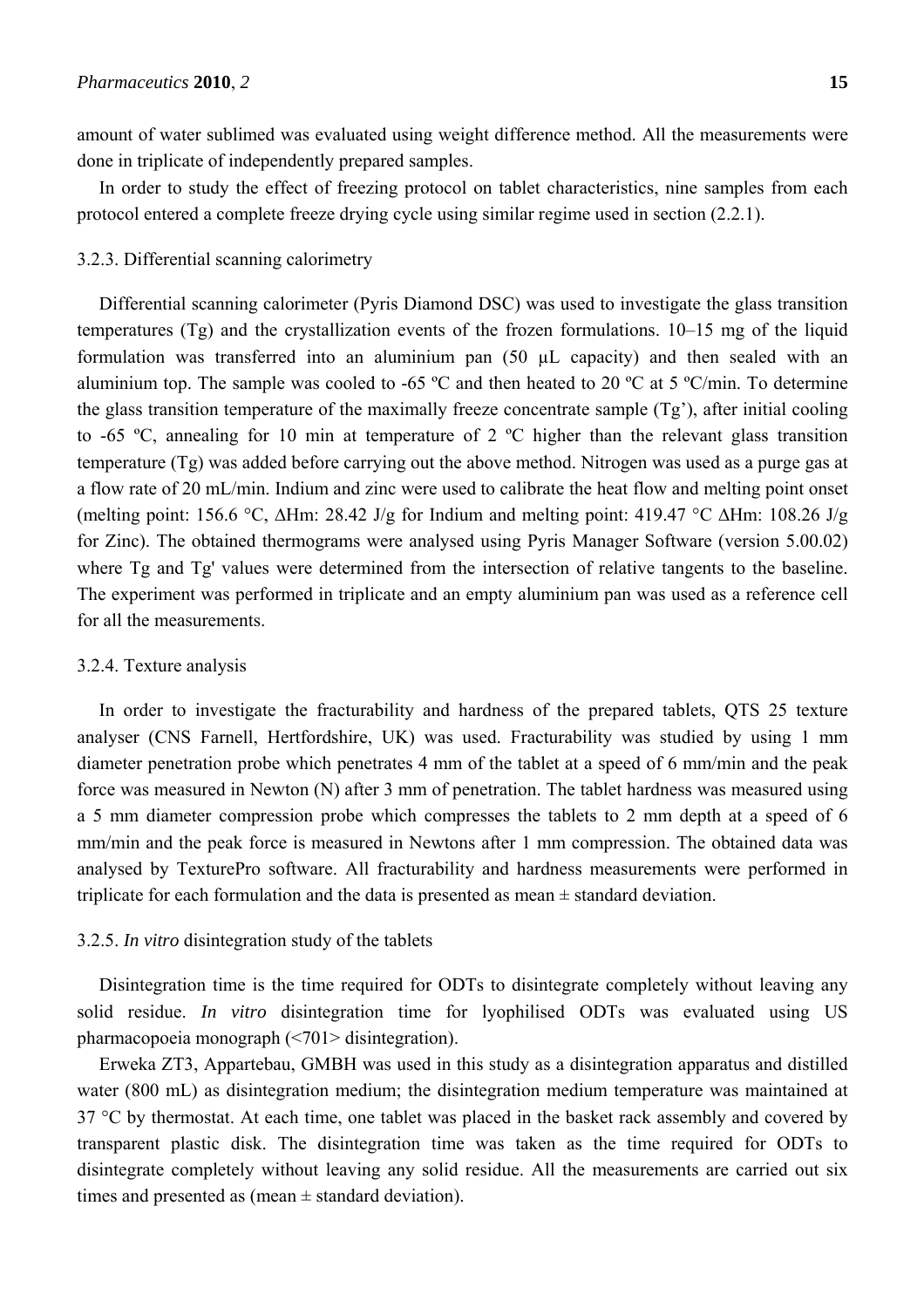#### 3.2.6. Mercury porosimetry

Mercury porosimetry was used to evaluate the influence of processing on the pore size distribution of the resulting tablets. Measurements were made using an Autopore IV 9500 mercury porosimeter (Micromeritics, UK). Samples were stored overnight in a vacuum to remove moisture and were then weighed and loaded into a 5 cc bulb 1.190 ml stem, penetrometer (Micromeritics, UK). Measurements of pore size distribution were made in the low and high pressure chambers of the porosimeter to provide the pore size distribution in the range 6 nm to 360 μm. The resulting measurements of intrusion volume (ml/g/nm) were used to calculate pore size distribution.

## 3.2.7. Statistical analysis

Graph Pad Instat® software was used for the statistical analysis study. Data groups were compared using one way analysis of variance (ANOVA) and pair-wise multiple comparisons method (Tukey-Kramer multiple comparison test). Standard deviation (SD) was used to report the error in the figures and texts. Probability values of 95% ( $P < 0.05$ ) were used to determine the significant difference.

## **4. Conclusions**

This study has demonstrated that inclusion of optimised combinations of serine and proline in the formulation of lyophilised orally disintegrating tablets can combine the benefits of high wettability and stability resulting in the formation of tablets with superior properties over that of individual amino acids. The inclusion of serine in the formulation at high concentration enhances the mechanical properties of the ODTs without compromising the formation of intact tablets. On the other hand, proline promotes the disintegration by enhancing the wettability of the ODTs. Annealing induces morphological changes in the ODTs that not only allow faster sublimation rate but also shorter disintegration time.

## **References**

- 1. Sastry, S.V.; Nyshadham, J.R.; Fix, J.A. Recent Technological Advances in Oral Drug Delivery: a Review. *Pharm. Sci. Technol. Today.* **2000**, *3*, 138–145.
- 2. Fix, J.A. Advances in Quick-Dissolving Tablets Technology Employing Wowtab. IIR Conference on Drug Delivery Systems, Washington, DC, USA, 1998.
- 3. Wilson, C.G.; Washington, N.; Peach, J.; Murray, G.R.; Kennerley, J. The behaviour of a fastdissolving dosage form (Expidet) followed by gscintigraphy. *Int. J. Pharm.* **1987**, *40*, 119–123.
- 4. Dobetti, L. Fast-Melting Tablets: Developments and Technologies**.** *Pharm. Technol. Drug Deliv*. **2001**, 44–50.
- 5. Verley, P.; Yarwood, R. Zydis-a Novel Fast Dissolving Dosage Form. *Manuf. Chem*. **1990**, *61*, 36–37.
- 6. Ahmed, I.; Aboul-Einien, M. *In Vitro* and *in Vivo* Evaluation of a Fast Disintegrating Lyophilised Dry Emulsion Tablet Containing Griseofulvin. *Eur. J. Pharm. Sci*. **2007**, *32*, 58–68.
- 7. Corveleyn, S.; Remon, J. Formulation of a Lyophilised Dry Emulsion Tablet for the Delivery of Poorly Soluble Drugs. *Int. J. Pharm*. **1998**, *166*, 65–74.